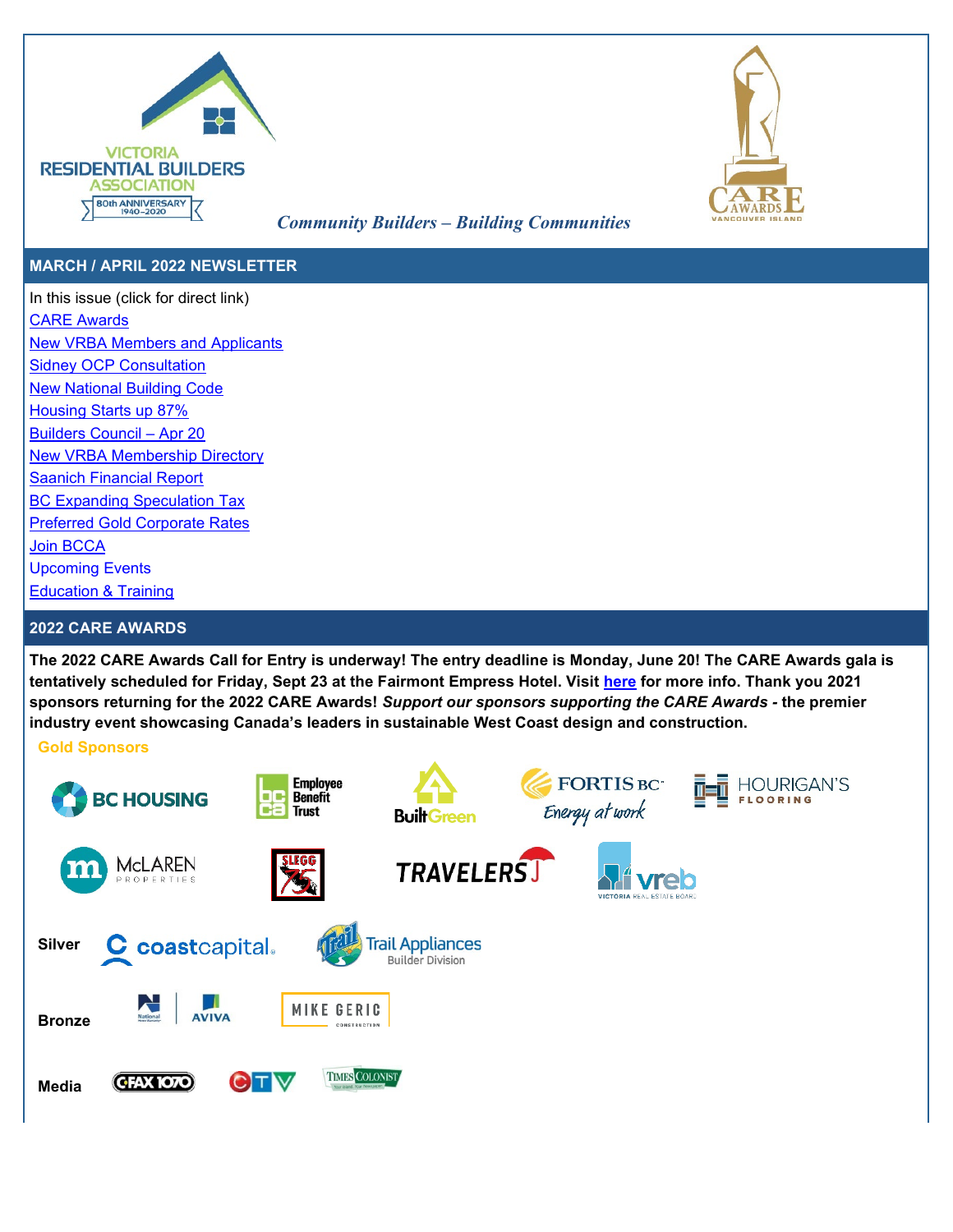### <span id="page-1-0"></span>**NEW VRBA MEMBERS AND APPLICANTS**

**New member: Gondal Developments** – Shamile Gondal

**New Applicants:**

**PJF Construction – Peter J Forbes Habitat for Humanity Victoria –** Colin Doylend and David J Gregory **Taymor Industries** – Nicola Berton

## <span id="page-1-1"></span>**SIDNEY OCP CONSULTATION**

**Feedback for Sidney's draft Official Community Plan takes place from March 3 to April 11. Click [here](http://www.sidney.ca/Business/Projects___Initiatives/Official_Community_Plan_Update.htm) for info. For specific concerns, contact Corey Newcomb, Senior Manager, Long Range Planning, 250-655-5428**, **[ocp@sidney.ca](mailto:ocp@sidney.ca)**

#### <span id="page-1-2"></span>**NEW NATIONAL BUILDING CODE**

**The new National Building Code is now available online at no charge. The code includes tiered energy performance including 9.36.8. Tiered Energy Performance Compliance: Prescriptive Path. So far, a prescriptive path is not available in the BC Building Code, despite BC's agreement to harmonize with the National Code. Last week, the Union of BC Municipalities released a report on housing noting:** 

**"Rural, remote and northern regions for instance face barriers to successful implementation of the Energy Step Code that include a lack of local training opportunities and lack of qualified energy advisors."**

**The link to the new code is [here.](https://nrc-publications.canada.ca/eng/view/ft/?id=515340b5-f4e0-4798-be69-692e4ec423e8)** 

#### **Also, at this [link.](https://nrc-publications.canada.ca/eng/view/object/?id=515340b5-f4e0-4798-be69-692e4ec423e8)**

# <span id="page-1-3"></span>**HOUSING STARTS UP 87%**

**CMHC reports [housing](https://www03.cmhc-schl.gc.ca/hmip-pimh/en#Profile/1/1/Canada) starts in Greater Victoria are up 87% year-to-date from 373 in 2021 to 699 in 2022. The boost is mostly from condos/apartments leaping from 139 to 516 units in a few municipalities. Despite record low housing inventory for sale causing high prices, a number of municipalities haven't contributed to the strong starts. Year-to-date, Sidney – 0; View Royal – 2; North Saanich – 1; Oak Bay – 4; Metchosin – 1; Highlands – 1; Central Saanich – 5.**

# <span id="page-1-4"></span>**BUILDERS COUNCIL – WED APRIL 20**

**Builders Council will feature a presentation on "How to Enter the CARE Awards" by Debra. The information in this presentation is critical for understanding the key components of successful CARE Awards entries. The meeting is Wednesday, April 20 from 12 noon to 1 pm and has been submitted to BC Housing, Licensing and Consumer Services for approval of 1 hour of CPD. To attend, please contact Debra at [admin@vrba.ca](mailto:admin@vrba.ca) for the Zoom link.**

#### <span id="page-1-5"></span>**NEW VRBA MEMBERSHIP DIRECTORY**

**VRBA's 2022 Membership Directories are now being distributed to members and retailers. Thank you to all the advertisers! We look forward to distributing the directory at Hillside Centre for the People's Choice Award contest during the CARE Awards promotion.** 

#### <span id="page-1-6"></span>**SAANICH FINANCIAL REPORT**

**In 2021 Saanich posted \$3,740,700 revenue from inspections. Expenses were \$1,749,500 for a surplus of \$1,991,200. This was more than double the projected budget surplus of \$965,700, and despite 40% fewer homes built than 2017. VRBA continues to oppose inspection fees based on "cost of construction" which continues rising significantly due to shortages of materials and labour.** 

# <span id="page-1-7"></span>**BC EXPANDING SPECULATION TAX**

**Despite the Speculation Tax's failure to improve housing supply and improve affordability, the government plans to expand the tax in 2022. They are removing the exemption for units that cannot be rented due to strata bylaw restrictions. Even if stratas don't permit rentals, British Columbians will be charged the tax. The tax has generated \$281 million since being introduced in 2018. We address this in our weekly Time Colonist column on Wednesday March 23.** 

<span id="page-1-8"></span>**PREFERRED GOLD CORPORATE RATES FOR VRBA MEMBERS AT ACCENT INNS AND HOTEL ZED**